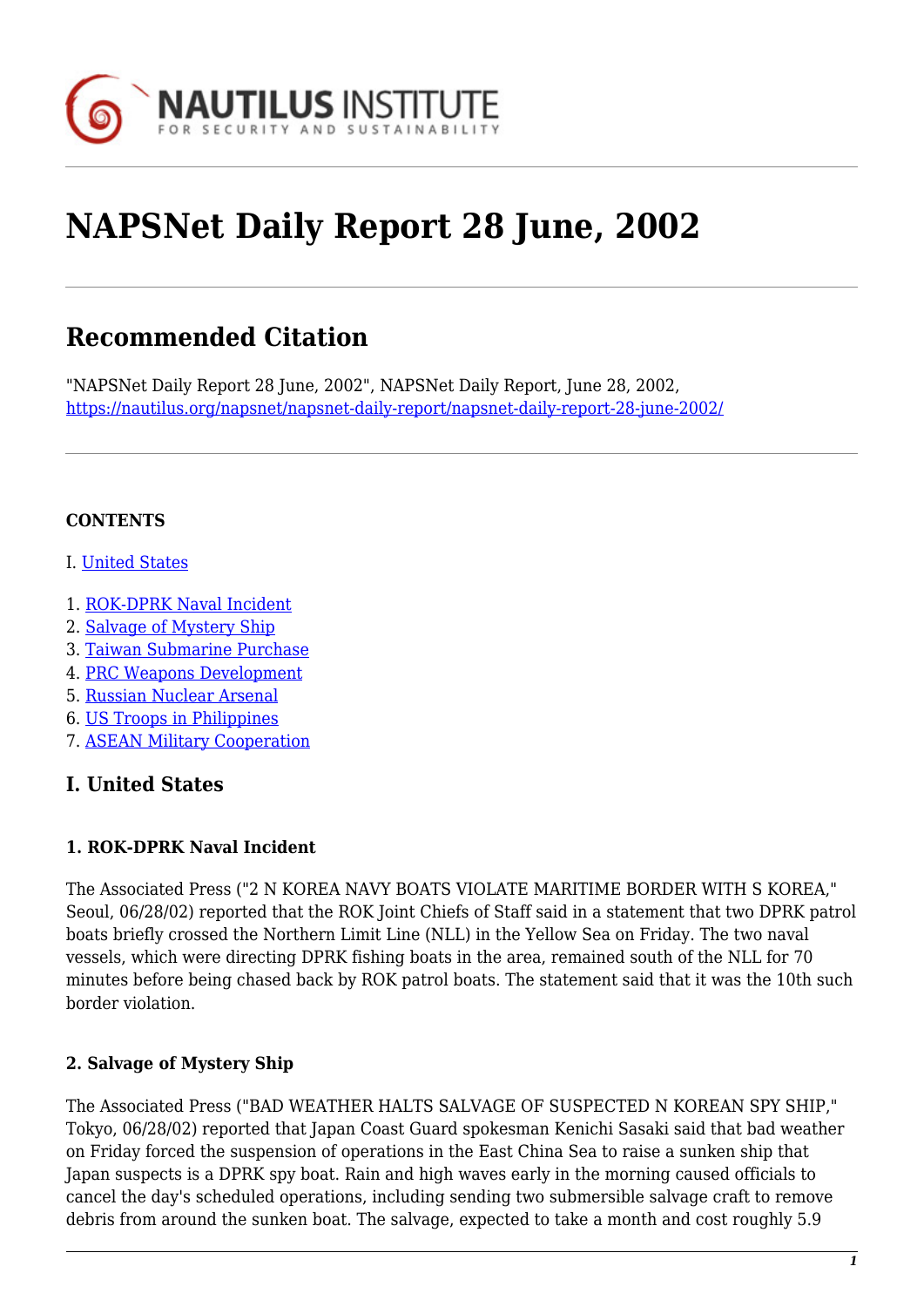billion yen, is being carried out by a private company under protection from coast guard patrol boats.

# <span id="page-1-0"></span>**3. Taiwan Submarine Purchase**

The Associated Press ("TAIWAN MILITARY IN WASHINGTON FOR TALKS ON SUBMARINE DEAL," Taipei, 06/28/02) reported that Taiwanese Defense Minister Tang Yiau-ming confirmed Friday that a military delegation from Taiwan is in the US discussing a deal to buy eight diesel-electric submarines. Tang did not provide other details about the trip. He stated, "So far, this work has been going very smoothly."

Taipei Times (Charles Snyder, "SUBMARINE SALE STICKING ON COST," Washington, 06/28/02) reported that US government sources said that the high up-front costs of designing diesel submarines that Taiwan wants to buy from the US have emerged as the chief stumbling block to the deal. The issue emerged as a Taiwan Ministry of National Defense (MND) team headed by Vice Admiral Wang Li-shen wound up two days of talks with the US Defense Department on the submarines and other US weapons sales to Taiwan. US sources said that a team of US officials will travel to Taipei next month for talks with Taiwanese officials on the submarines' funding. US officials said that the costs of evaluating the options for the submarine sales will run into many millions of US dollars. US law forbids the US government from paying for these preliminary costs, so Taiwan must agree to pay the entire cost for the sale to be finalized. One unnamed US official stated, "If they cannot pay for the program assessment, then they cannot pay for the submarines." The cost of the eight submarines could be as much as US\$6 billion, making them the most expensive weapons system Taiwan has ever bought from the US. An unnamed US official stated, "The government is committed.... The president committed his prestige to deliver this to the Taiwan government. But that's going to take time." In addition to the submarines, the Taiwan mission also discussed the acquisition of Kidd-class destroyers, self- propelled howitzers, missile defense systems, data links and other weapons systems that the US has already agreed to sell to Taiwan. [Ed. Note: This article was included in the US Department of Defense's Early Bird news service for July 28.]

# <span id="page-1-1"></span>**4. PRC Weapons Development**

The Wall Street Journal (Charles Hutzler, "DEFICIENCIES OF CHINESE WEAPONS MAKERS UNDERLINED BY ARMS ACCORD WITH RUSSIA," Beijing, 06/28/02) reported that Western diplomats said that the PRC's decision to purchase eight Russian submarines highlights the PRC's difficulties in developing domestic military industries. The diplomats said that Russia agreed to equip the submarines with long-range Klub antiship missile systems and expedite delivery within five years. Defense experts said that the submarines would allow the PRC to mount a robust blockade of Taiwan, while the Klub missiles, with a range of 220 kilometers (136 miles), could be an added deterrent to intervention by the US. Alan Dupont, an Asian-Pacific security expert at Australian National University, stated, "This puts China in the position that they will never have to kowtow to an American naval task force as they did in 1996." James Mulvenon, a specialist on Chinese defense industries with Rand Corporation, said that the PRC's privatization of the defense industry has created "two different defense industries: One is vibrant and successful, one is moribund." Mulvenon said that the more competitive companies have retooled themselves toward commercial products, especially in information technology. To bolster this trend and ensure that the military benefits, a government program steers research funds into fields such as lasers, aeronautics, and information technology, which have both commercial and military applications, but it has been unable to coordinate research and development over different fields to develop large, complex weapons systems comparable to those fielded by the US, other Western countries and Russia. The PRC has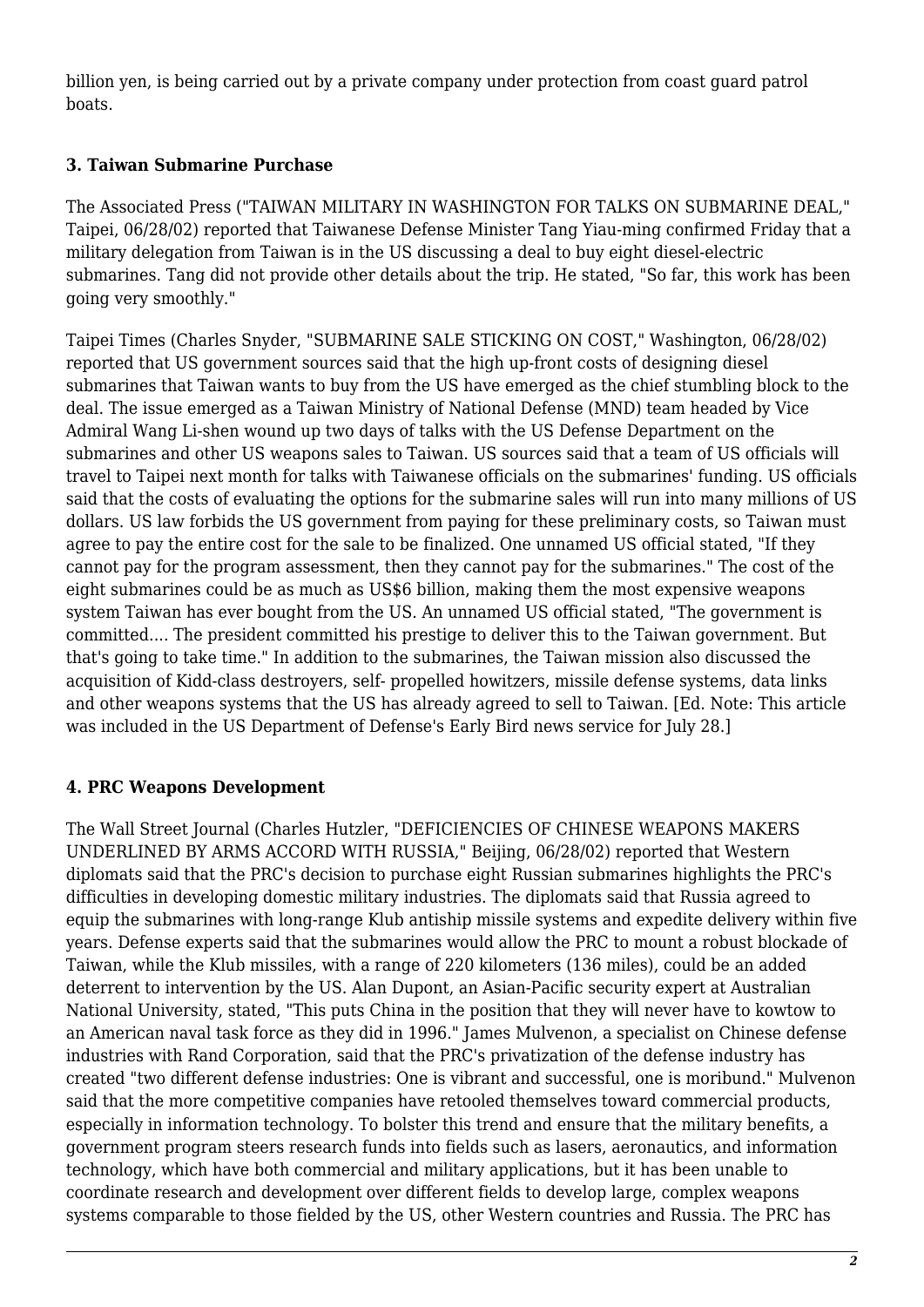thus become the world's biggest importer of weapons, buying US\$1 billion a year from Russia alone, according to the Russian government. [Ed. Note: This article was included in the US Department of Defense's Early Bird news service for July 28.]

#### <span id="page-2-0"></span>**5. Russian Nuclear Arsenal**

The Wall Street Journal (Jeanne Cummings, "G-8 CLEARS WAY FOR PROGRAM TO DESTROY RUSSIAN ARSENAL." Calgary, 06/28/02) and the Los Angeles Times (James Gerstenzang, "AID PROMISED FOR NUCLEAR SECURITY," Calgary, 06/28/02) reported that Russia agreed at the Group of Eight economic summit meeting on Thursday to allow more nations to help monitor the destruction of its leftover nuclear arsenal. The agreement cleared the way for approval of a US\$20 billion program to provide Russia with financial help in destroying or securing nuclear, chemical and biological stockpiles. European leaders had resisted the US plan, but agreed after US President George W. Bush convinced Russian President Vladimir Putin in a private meeting to give the Europeans the same monitoring power and protections that the US had under a 1992 agreement. The other G-8 nations are now committed as a group to matching the US pledge of US\$1 billion annually for 10 years, although the specific obligations have not been worked out. Some non-G-8 nations are also expected to participate. The agreement also ensures that money will be available to other former Soviet states that inherited material at the end of the Cold War. An unnamed senior US official said that the program would bring Europe and Japan in "a much more major way" into what has been largely a US effort. He said that some of the material would be destroyed and some converted into nuclear fuel, "But what we're trying to do in the first place is make sure that this material is under control, that it's not capable of being leaked out of Russian command and getting to terrorists or to rogue states."

# <span id="page-2-1"></span>**6. US Troops in Philippines**

The Philippine Daily Inquirer ("US TROOPS TO STAY LONGER IN RP, SAYS US DEFENSE CHIEF," Washington, 06/28/02) reported that US Defense Secretary Donald Rumsfeld said Wednesday that US Special Forces are likely to continue training small units of the Armed Forces of the Philippines even after the end of the six-month Balikatan training exercise. He added, however, that the bulk of the US forces will pull out by July 31 when they are scheduled to wind up their counter-terrorism exercise with Filipino troops. Rumsfeld stated, "We very likely will continue -- not continue -- but have some arrangement with respect to operating with somewhat smaller levels." He added, "I mean, in training and exercising, you end up being around. And if that's a patrol, it's a patrol. And if it's not, it's not." [Ed. Note: This article was included in the US Department of Defense's Early Bird news service for July 28.]

# <span id="page-2-2"></span>**7. ASEAN Military Cooperation**

The Washington Times (David R. Sands, "ASEAN MEMBERS RULE OUT MILITARY COOPERATION, 6/28/02) reported that Rodolfo Severino Jr., Secretary- General of the Association of Southeast Asian Nations (ASEAN), said Thursday that ASEAN has boosted counter-terrorism and intelligence links since the September 11 attacks, but has no plans to transform itself into a military alliance. Severino also rejected the idea that Southeast Asia was destined to become the "second front" in the US-led war on global terrorism. He stated, "The kind of Islam practiced in Southeast Asia is quite different from the stricter kind of Islam seen in the Middle East. Our two biggest Muslim members, Indonesia and Malaysia, have taken a strong stand against Islamic extremism, and were doing so long before September 11." He added, "I think this talk of ASEAN as a haven for terrorists is really out of place.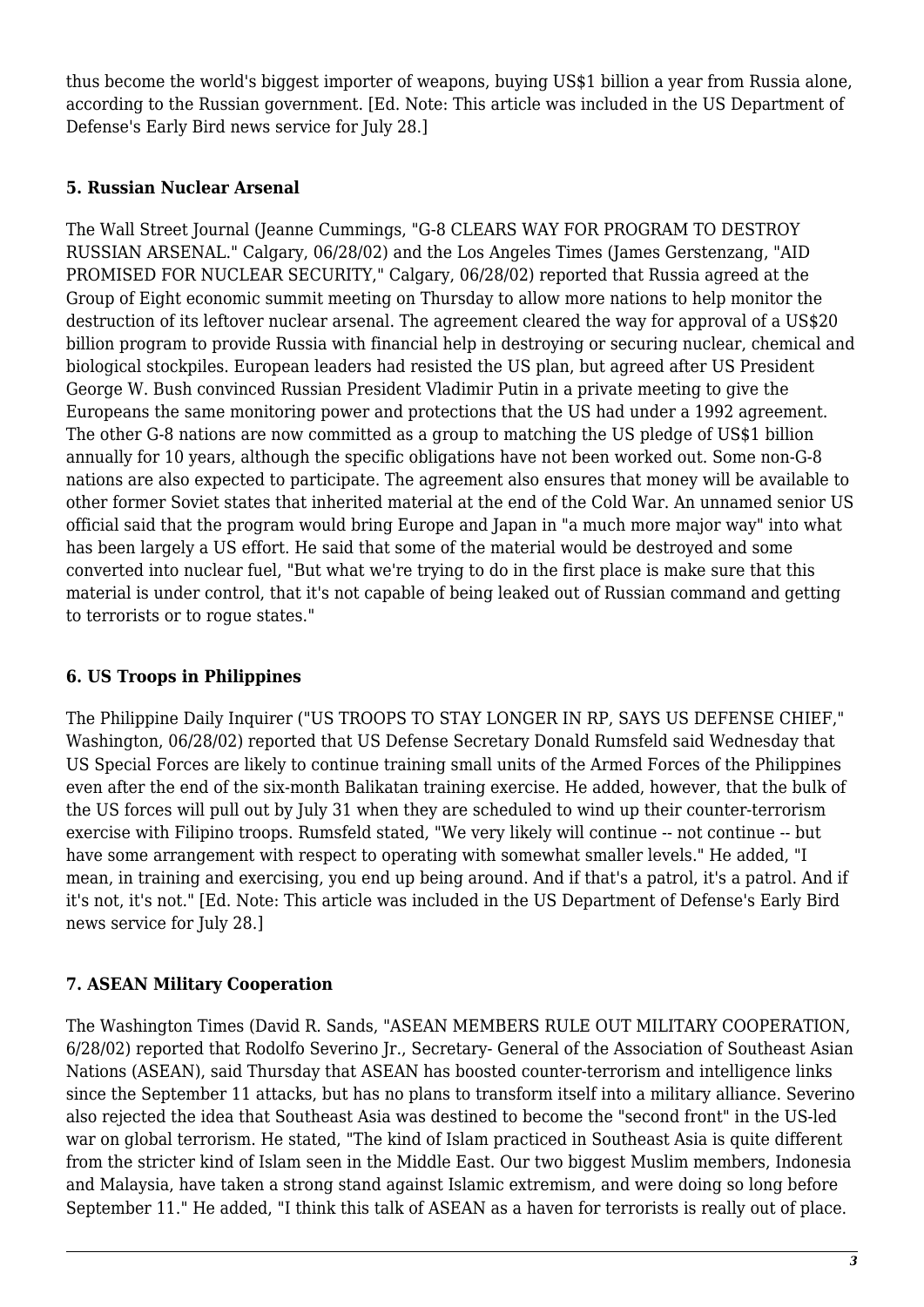People have become more conscious of our efforts against terrorism because our own countries have been making arrests." [Ed. Note: This article was included in the US Department of Defense's Early Bird news service for July 28.]

The NAPSNet Daily Report aims to serve as a forum for dialogue and exchange among peace and security specialists. Conventions for readers and a list of acronyms and abbreviations are available to all recipients. For descriptions of the world wide web sites used to gather information for this report, or for more information on web sites with related information, see the collection of [other](http://nautilus.org/kiosk/weblinks.html) [NAPSNet resources.](http://nautilus.org/kiosk/weblinks.html)

We invite you to reply to today's report, and we welcome commentary or papers for distribution to the network.

Produced by [the Nautilus Institute for Security and Sustainable Development](http://nautilus.org/admin/about.html) in partnership with:

Ilmin Internationl Relations Institute [BK21 The Education and Research Corps for East Asian Studies](http://web.korea.ac.kr/~politics/index.html) Department of Political Science, [Korea University,](http://www.korea.ac.kr/) Seoul, Republic of Korea

Center for American Studies, [Fudan University](http://www.fudan.edu.cn/English/nsindex.html), Shanghai, People's Republic of China

International Peace Research Institute (PRIME), [Meiji Gakuin University,](http://www.meijigakuin.ac.jp) Tokyo, Japan

[Monash Asia Institute,](http://www.adm.monash.edu.au) [Monash University](http://www.monash.edu.au/), Clayton, Australia

Brandon Yu: [napsnet@nautilus.org](mailto:napsnet@nautilus.org) Berkeley, California, United States

Timothy L. Savage: [napsnet@nautilus.org](mailto:napsnet@nautilus.org) Berkeley, California, United States

Kim Young-soo: [yskim328@hotmail.com](mailto:yskim328@hotmail.com) Seoul, Republic of Korea

Hibiki Yamaguchi: [hibikiy84@hotmail.com](mailto:hibikiy@dh.mbn.or.jp) Tokyo, Japan

Saiko Iwata: [saiko@akira.ne.jp](mailto:rumiko-seya@geocities.co.jp) Tokyo, Japan

Hiroya Takagi: [hiroya\\_takagi@hotmail.com](mailto:hiroya_takagi@hotmail.com) Tokyo, Japan

Peter Razvin: [icipu@online.ru](mailto:icipu@online.ru) Moscow, Russian Federation

Wu Chunsi: [cswu@fudan.ac.cn](mailto:cswu@fudan.ac.cn) Shanghai, People's Republic of China

Dingli Shen: [dlshen@fudan.ac.cn](mailto:dlshen@fudan.ac.cn)